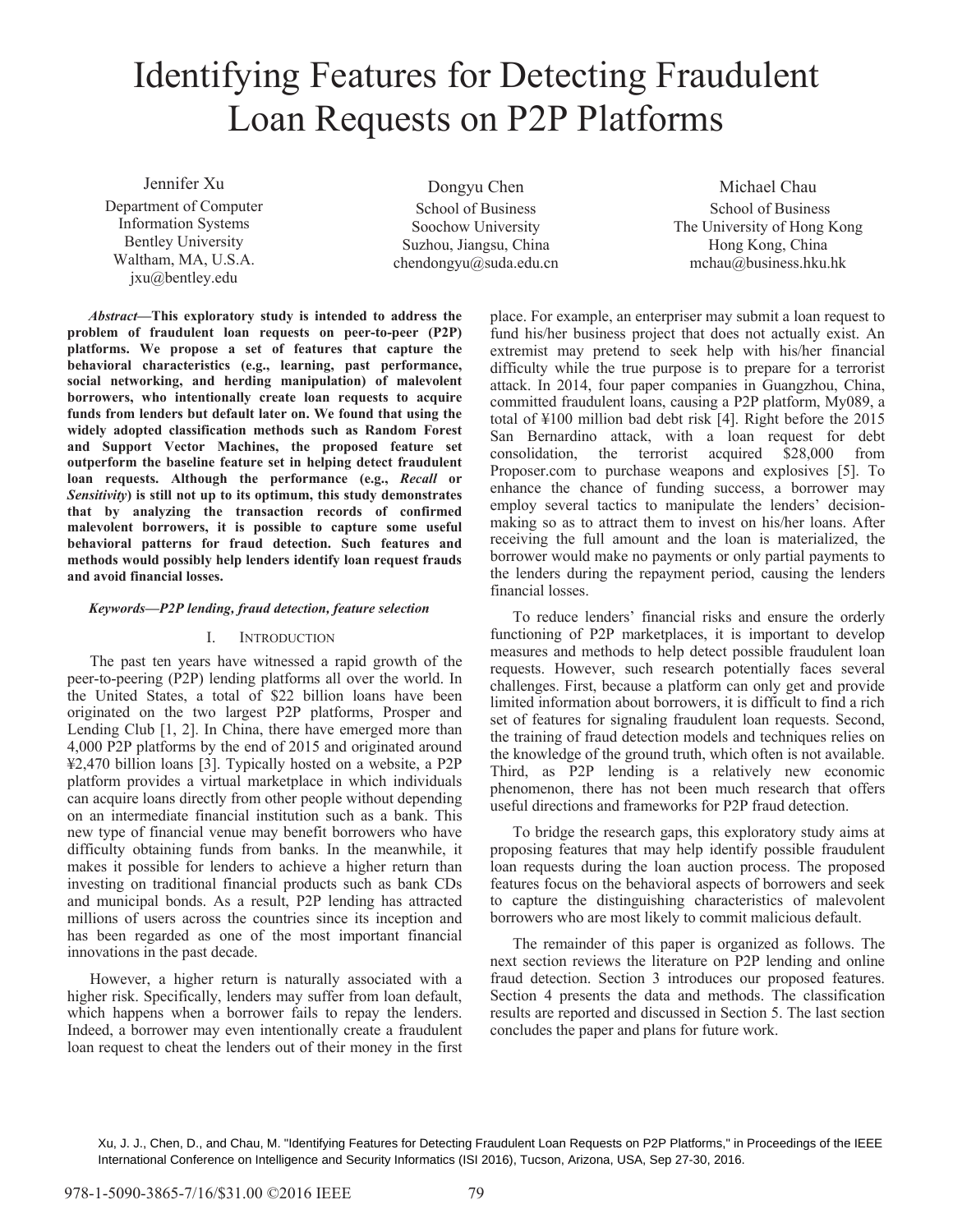# *A. P2P Lending*

The risk of fraudulent loan requests is rooted in the very nature of peer-to-peer transactions. With the absence of financial intermediaries the impact of information asymmetry [6] is substantially elevated. In traditional lending transactions, the lender is not an individual but a financial institution. With the access to comprehensive records of the borrower's credit history and with the help of advanced risk assessment instruments and tools, an institutional lender can often accurately predict the borrower's repayment capability and default risks. In the P2P context, however, individual lenders do not have complete and accurate information about the identity and credit history of a borrower. In this marketplace, where only limited information (e.g., credit scores and debtincome ratios) about borrowers is available, the problem of information asymmetry makes lenders very vulnerable to loan request fraud. Moreover, in countries such as China, which does not yet have a credit system, a borrower who commits fraud on a platform may receive no more penalty than being unable to borrow money only on the particular platform in the future.

Consequently, a rational lender usually strikes to seek information about a prospective borrower to reduce risks resulted from information asymmetry and uncertainty. According to the financial information theory [7, 8], two types of information (hard and soft) exist in financial markets. Hard information refers to financial characteristics that can be easily quantified (e.g., credit scores and debt-to-income ratio); while soft information refers to the information that is difficult to capture and summarize using a numeric value (e.g., trustworthiness, social relationship).

In the P2P lending context, lenders have largely relied on hard information to decide to whom to lend their money. They generally tend to invest on loans requested by borrowers with good financial records and credit histories [9, 10]. For instance, Khwaja et al. found that lenders' decisions are significantly affected by borrowers' default rate, debt-to-income ratio, and the number of loan requests in the past six months [11]. It has also been found that lenders prefer culturally similar and geographically proximate borrowers [12], and that this pattern of home bias is common in different situations based on the analysis of detailed transaction data and a natural experiment on Prosper.com [13].

Although hard to collect and process, soft information can also play an important role in lenders' investment decisionmaking. For instance, Lin et al. discovered that a borrower's social network has a significant effect on lenders' decisions [10]. Duarte et al. found that borrowers who appear to be more trustworthy in their pictures are more likely to get their loan requests funded [9]. Similarly, Pope and Sydnor studied several individual characteristics (e.g., race, gender, age, attractiveness, etc.) based on borrower images and found that black borrowers are less likely to receive funding than white borrowers with similar credit profiles [14].

In addition, a lender's decision may be influenced by other lenders' behavior, a phenomenon known as herding.

Herzenstein et al. studied the strategic herding behavior by lenders and concluded that lenders are more likely to bid on a loan that already has received bids [15]. Similarly, Zhang and Liu discovered the evidence of rational herding among lenders, especially in the early stage (e.g., the first day) in the bidding process [16]. Such herding behavior has also been found on P2P platforms in other countries such as Korea and China [17, 18].

Factors that affect funding outcomes of loan requests have been used to analyze and predict loan performance, an important measure of which is default rate. Most studies have reported that borrowers with better credit grades tend to have lower default rates. Lin et al. estimated that the odds of a borrower's defaulting decreases by 9% on average if the borrower has friends in their social network with verified identities and who act as lenders [10]. However, other studies have found that borrowers with good personal or social capital may not necessarily perform well in their ex-post loan payments and tend to default more often than those with good hard scores [19, 20].

# *B. Online Fraud Detection*

Fraud has raised serious concerns in the financial industry and academia. Fraudulent transactions are seen not only in offline markets but also in online markets such as e-commerce sites. The unique characteristics of the Internet, such as low entry barriers, user anonymity, and spatial and temporal separation between users, have made it a fertile field for deception and fraud [21]. Prior research has focused on identifying features and developing techniques for online fraud detection.

In the e-commerce context, product rating histories have been used to help detect fraudulent or fake product ratings and reviews. Cai and Zhu proposed to examine the deviation of individual ratings from the majority or the past ratings of a product [22]. However, if the majority of the early raters are fraudulent, the results will be misleading. An alternative approach is to identify regular raters. Teacy et al. utilized regular raters' ratings to filter out suspicious raters by examining the dissimilarity [23]. This method also has its flaw: if fraudulent raters strategically behave like the regular raters, this method may become invalid. Some other scholars proposed to examine the received rating series of each product and filter out the product under fraud attacks. A clustering based method is then applied to discriminate fraudulent raters.

In the P2P lending literature, only a few studies are related to the issue of fraud detection. For instance, when studying a crowdfunding projects, Agrawal et al. discovered that a large number of investors are project initiators' friends and family members, who play a significant role in forging the investors' geography effect in the market [24]. Gao and Lin examined the text descriptions of loan requests and identified several linguistic cues for detecting deceptive loan requests and predicting loan default [25]. Such vocal and linguistic cues have been used to detect financial fraud in offline markets [26]. Xu et al. proposed to use big data approach and leverage multiple data sources to detect P2P loan request fraud. However, no empirical results have been reported [27].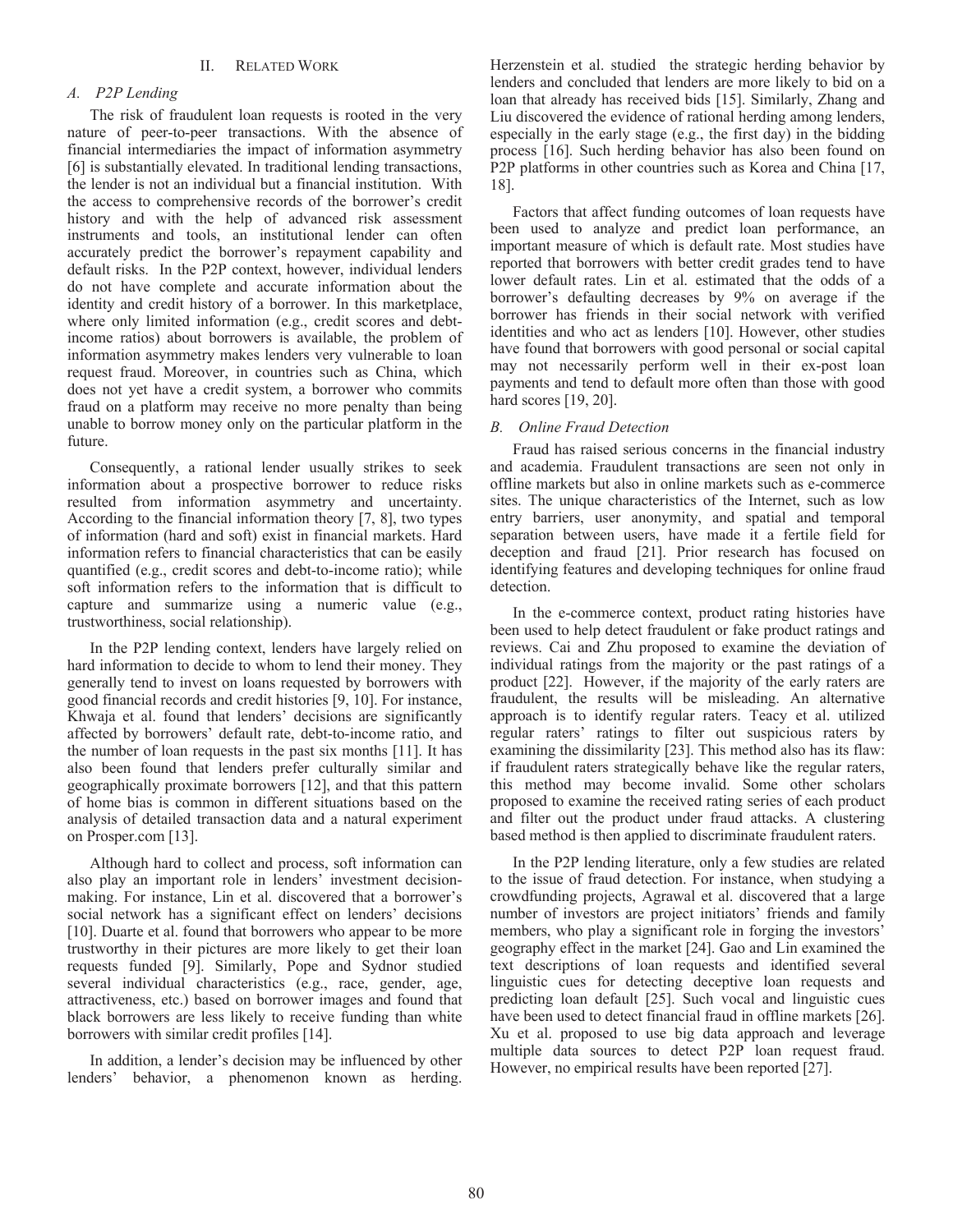In terms of the fraud detection techniques, supervised learning methods are often employed to detect fraud in various contexts (e.g., credit card fraud, insurance fraud, and medical fraud). Commonly used methods include Decision Trees, Support Vector Machines, Genetic Algorithms, Bayesian Belief Networks, and Neural Networks. The three most widely adopted performance metrics for financial fraud detection are accuracy, sensitivity, and specificity [28].

# III. PROPOSED FEATURES

We propose a set of features for helping detect possible fraudulent loan requests (also called listings) on P2P platforms. These features are intended to capture the characteristics of an individual borrower's behavior in his/her transaction history, social network, and loan auction (also called bidding) process. We focus on funded listings by "blacklisted" individuals, who have been confirmed to be deceitful borrowers and defaulted maliciously on the platform under study. By deceitfully pledging to repay yet defaulting later, these borrowers have committed fraud by definition [29].

We investigate these borrowers' behavior in four aspects: learning, past performance, social networking, and herding manipulation.

# *A. Learning*

It may not be easy for a first-time borrower to successfully get his/her listing funded on a platform. From the perspective of a borrower, who decides to borrow and then default, the ultimate goal is to appropriate as much money as possible. Therefore, he/she must first learn how to create a listing and experiment with different borrowing amounts and interest rates in order to maximize the likelihood of funding success. Thus, we use three features to capture a borrower's learning behavior:

- *# Prev Listings*: the total number of listings created by the borrower before the current listing;
- *Amt Prev Listings*: the total amount requested by the borrower before the current listing;
- *# Funded Listings*: the total number of listings, created by the borrower, that have been successfully funded before the current listing.

# *B. Past Performance*

Generally, to attract bids from lenders, borrowers need to convince the lenders that they are honest and trustworthy. To engage lenders' trust, a borrower may purposefully maintain a good track record by repaying previous loans on time. Because the platform under study has implemented its own credit assessment system based on historical transaction records on the platform, it is not uncommon for borrowers to request small-amount loans simply for "building records" or "increasing credit grade". A blacklisted borrower may have adopted this practice in order to demonstrate his/her trustworthiness and repayment capability. We propose a feature to reflect this aspect of a borrower's past performance by the time a new listing is created:

• *% Repaid*: the percentage of fully repaid loans out of all funded listings by the borrower before the current listing.

On the other hand, although a borrower might have fully repaid previous loans, there may have been a trace of delinquency (i.e., default, late payment, partial payment) in his/her past monthly payment records:

• *#\_Delinquency*: the number of delinquent monthly payments by the borrower before the current listing.

## *C. Social Networking*

It has become well known that an individual's social network can to a certain extent affect his/her chance of getting funded. The endorsement made by a borrower's friends may serve as a quality signal and enhance the funding success [10]. On the platform under study, an individual can connect with another one and specify the type of the relationship (e.g., friend, family, colleague, schoolmate, acquaintance, or online friend):

• *#\_Friends*: the number of friends (of all types) of the borrower before the current listing.

Furthermore, a blacklisted borrower may purposefully request or even hire his/her friends to bid on his/her listing to increase the number of endorsements and supports. However, because each bid must be at least ¥50 on the platform under study, the borrower may not be able to request many friends, especially acquaintance and online friends, to cooperate. To minimize the cost, the borrower may only afford to hire close friends and family members to bid on the listing. Therefore, we pay special attention to the bids made by a borrower's family and close friends (FF) during the bidding process:

- *# Bids FF*: the number of bids made by family members, relatives, and friends of the borrower on the current listing;
- *Amt FF*: the total amount invested by family members, relatives, and friends of the borrower on the current listing.

# *D. Herding Manipulation*

As reported in the P2P literature, herding behavior exists on P2P platforms and lenders are more likely to invest on listings that have already received bids from others [16]. From a borrower's perspective, if he/she can manage to manipulate the bidding process by creating a herding momentum on the first day, the chance of funding success may be substantially increased. Although difficult, it is not completely impossible for a borrower to secretly hire some people, like an Internet water army, to make fake bids on his/her listing. We propose two features to measure the herding momentum in the early stage of a bidding process:

- *# Bids 1stDay*: the number of bids received by the listing on the first day;
- *Amt\_1stDay*: the total amount received by the listing on the first day.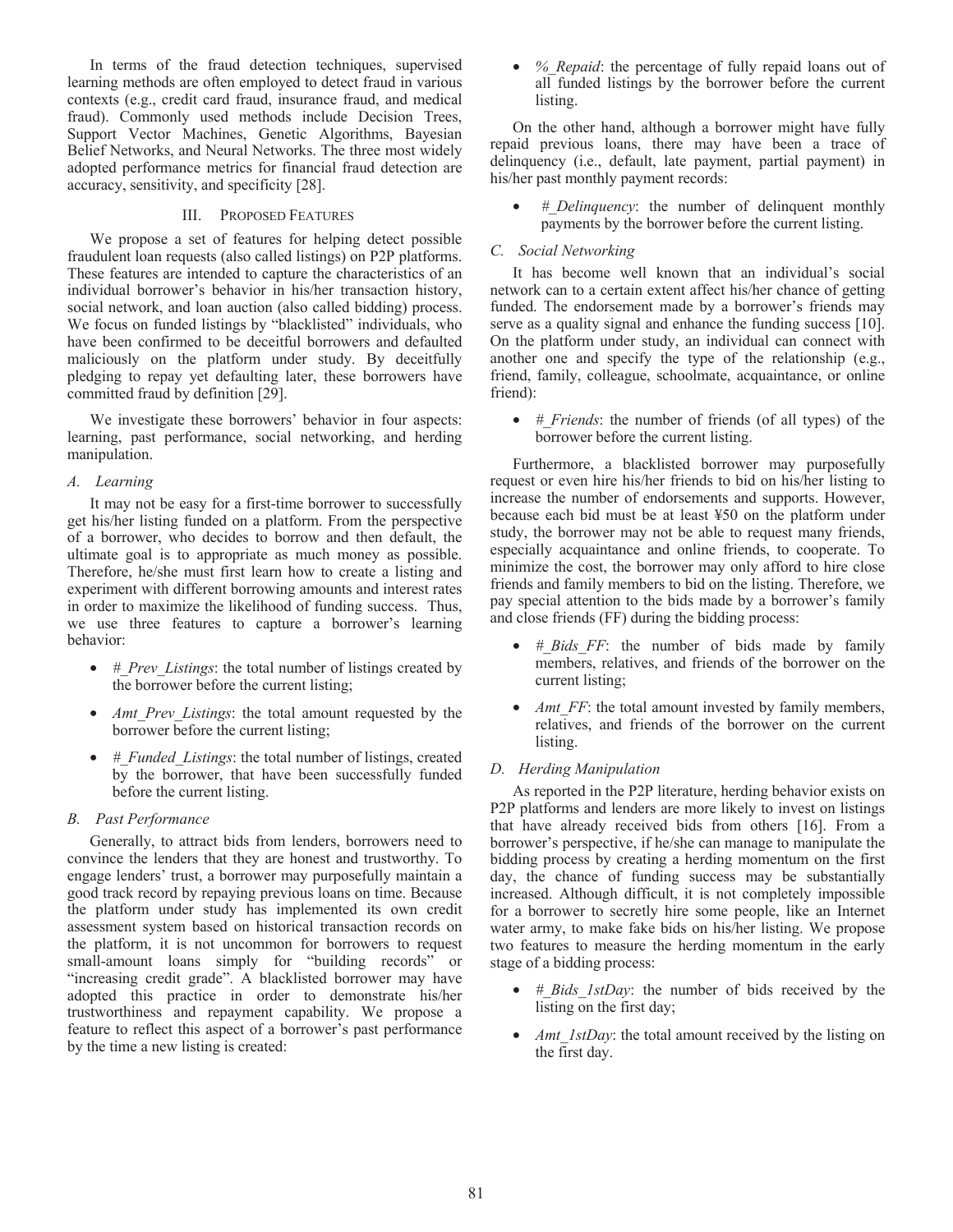## *A. Data*

The platform under study,  $MyLending$ ,  $1$  is one of the largest P2P lending marketplaces in China. Launched in 2007, MyLending has attracted over 17 million users and more than ¥100 million loans have been funded. Because China does not have a nationwide credit system, MyLending has implemented its own credit assessment system by evaluating each borrower's background information (e.g., education level and degrees, professional certificates, etc.) and previous repayment records on MyLending, if applicable, and assigning each borrower a letter credit grade from A (High Quality) to HR (High Risk).

MyLending provided a proprietary sample that consists of all 39,694 listings made by 23,049 borrowers on the platform from June 2007 to December 2011. The sample also contains 582,201 records (e.g., lender, bidding date and time, bidding amount, etc.) about all bids made on listings during this period. Among these listings, 9,771 (24%) were fully funded and the remaining 29,923 (76%) listings failed to receive sufficient funds. The payment information includes only monthly payments that were due or made by borrowers between August 7, 2010 and August 25, 2011. Thus, the resulting sample in this study contains only the 6,562 successfully funded and materialized loans, of which the payment information is available during this 13-month period.

## *B. Sample Labeling*

Our greatest challenge when labeling the sample was the lack of knowledge about the ground truth. Note that although a borrower might have defaulted during a loan's repayment period, which usually ranges between 3 and 12 months, we cannot just conclude that this particular listing was a fraudulent one when it was created. A borrower may fail to make a monthly payment on time because of various reasons (e.g., unemployment, medical emergency, etc.) but make a lump sum payment (with late penalties) eventually. Therefore, we could not simply label all loans with delinquent payments as fraudulent.

We addressed this problem by consulting the "Blacklist" published by MyLending, which exposes malevolent borrowers, who refused to repay their loans even after the platform had exhausted all payment collection measures at its disposal (e.g., email reminders, phone calls, or third-party debt collectors). Each entry on this list contains a borrower's user ID, real name, default amount, and the year in which the borrower defaulted. Note that if a borrower later repays a loan in full, his/her entry will be removed from the list immediately. We found that 103 borrowers, who defaulted in 2010 or 2011 according to this list, had 691 materialized loans in our sample  $(691/6562 = 10.5\%)$ . Among the 691 listings, 270 loans were fully repaid. Eventually we labeled 217 listings out of the remaining 421 loans  $(51.5\%)$  as fraudulent.<sup>2</sup>

## *C. Methods and Metrics*

We intended to find out if the proposed features could offer additional clues for signaling fraudulent loan requests besides the baseline features: the borrower's credit grade, the listing's requested amount, the interest offered, repayment period length, and the loan category (i.e., the purpose of the loan). These baseline features have typically been used in prior P2P lending studies.

We employed two supervised learning methods, Random Forest (RF) and Support Vector Machines (SVM), to classify fraudulent listings. Both methods have been shown to have outstanding classification performance [30]. A widely adopted data mining software tool, Weka [31], was used to train and test the classifiers.

As in most classification studies, we selected *Accuracy* to measure the performance of a classifier. However, because only 217 listings (3.3% of the 6,562 loans) are labeled as fraud, the accuracy can be as high as 96.7% even without using any feature (i.e., all listings are blindly classified as normal, nonfraudulent ones). As a result, we also selected *Precision, Recall*, and *F-Measure*, and the corresponding metrics for the fraud class to measure how well a feature set sorts out fraudulent listings. In addition, we selected to report the area under the ROC curve to compare the discriminating capabilities of the two feature sets.

*PrecisionFraud* = # Correctly identified fraudulent listings/# Listings classified as fraudulent,

*RecallFraud* = # Correctly identified fraudulent listings/# True fraudulent listing,

*F-Measure<sub>Fraud</sub>* =  $2 \times$  Precision  $\times$  Recall /(Precision + Recall).

Note that *Precision<sub>Fraud</sub>* is essentially 1 minus *False Positive Rate*; and *Recall<sub>Fraud</sub>* is *Sensitivity*.

#### V. RESULTS AND DISCUSSION

## *A. Blacklisted vs. Regular Borrowers*

As the assumption underlying these proposed features is that blacklisted borrowers may exhibit different behavioral characteristics than regular borrowers, we first compared the means of these features between the two groups of borrowers. Table 1 reports the means and standard deviations (in parentheses) of these features. It can be seen that except for three features (*%\_repaid*, *#\_bids\_FF*, *Amt\_FF*), blacklisted and regular borrowers have significantly different behaviors measured by these features  $(p < 0.001)$ . For example, on average, while regular borrowers only have about 5.6 listings before creating a new listing, blacklisted borrowers have created more than 13 listings, demonstrating a strong learning and trial behavior. The distributions of this feature are also quite different between the two groups of borrowers (see Figure 1). While most regular borrowers have only a few previous listings, a few regular borrowers have a large number of listings. This power-law distribution is rather common in

 $\overline{a}$ 

 $<sup>1</sup>$  To ensure confidentiality, we use a fictitious company name in this</sup> study.

<sup>2</sup> These 217 loans' payments had long been overdue by the end of the 13-month period. We also compared the total overdue amount of

each borrower of these loans with his/her total default amount on the blacklist and further verified these loans' status.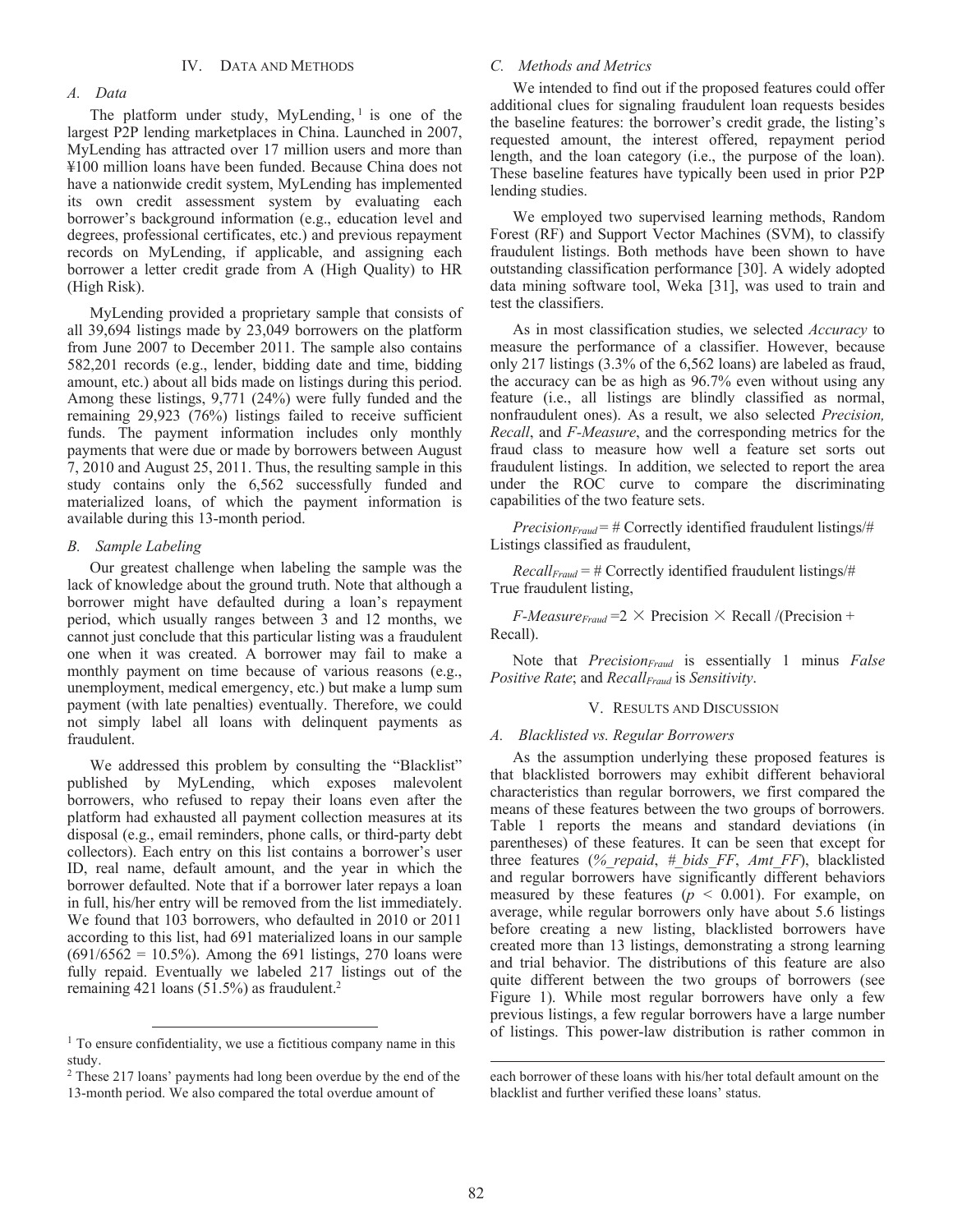most large systems [32]. However, the distribution for the blacklisted borrowers deviates drastically from a typical linear power-law line on the log-log plot.

TABLE I. MEANS OF THE PROPOSED FEATURES FOR THE BLACKLISTED AND REGULAR BORROWERS

|                   | <b>Blacklisted Borrowers</b> | <b>Regular Borrowers</b> |  |
|-------------------|------------------------------|--------------------------|--|
| # Prev Listings   | $13.4^{\circ}$ (8.4)         | 5.6(5.9)                 |  |
| Amt Prev Listings | $42,808^*$ (50,522)          | 20,654 (40,213)          |  |
| # Funded Listings | $9.9^*(6.3)$                 | 4.0(4.3)                 |  |
| % Repaid          | 51 (34.4)                    | 53 (39.6)                |  |
| # Delinquency     | $3.7^*(3.4)$                 | 0.89(2.21)               |  |
| # Friends         | $43.6^{\circ} (56.7)$        | 15.3(38.7)               |  |
| $# Bids_FF$       | 0.52(1.53)                   | 0.28(1.36)               |  |
| Amt FF            | 237 (887)                    | 136 (1,244)              |  |
| # Bids 1stday     | $18.6^*(10.1)$               | 13.2(13.6)               |  |
| Amt Istday        | $4,811'$ (3,736)             | 3,271 (8,636)            |  |



Fig. 1. The log-log plots of the distributions of *#\_Prev\_Listings* for blacklisted (left) and regular (right) borrowers

Loan requests by blacklisted borrowers tended to be slightly more likely (77%) to get fully funded than those by the regular borrowers (71%). Their percentages of previously fully repaid loans were not significantly different (both around 50%). However, the blacklisted borrowers did have significantly more traces of delinquency  $(3.7)$  than the regular borrowers (0.89) did.

It is interesting that although blacklisted borrowers had significantly more friends (43.6) than regular borrowers (15.3), they did not necessarily receive more bids and investment from their families and friends. In other words, the two features (*#\_bids\_FF* and *Amt\_FF*) would fail to capture the conspiracy, if there was one, between a borrower and his/her family members and friends. One possible reason is that these blacklisted borrowers might not necessarily have identified their family members and friends on MyLending.

The two first-bidding-day features for capturing herding momentum appear to be significantly different between the two groups of borrowers with the blacklisted borrowers receiving significantly more bids (18.8) and higher amounts (\$4,811) than the regular borrowers (13.2 and \$3,271, respectively). Thus, it was possible (with no confirmed evidence) that some of the first-day bids made on the listings created by the blacklisted borrowers might have been fake, aiming to lure other lenders to invest on their loans.

# *B. Detecting Fraudulent Listings*

We used RF and SVM to classify the sample using the baseline feature set and the proposed feature set, which includes both the proposed and baseline features. Because the sample was extremely unbalanced with only 3.3% of the listings labeled as fraud, any classification method assuming a balanced sample would perform poorly. Thus, we employed the cost sensitive procedure in Weka to increase the penalty on a failure to identify fraudulent cases. By adjusting the cost parameter in the procedure, we observed that the *F-Measure* reached its optimum when the cost was set to be 4.0 using RF and 10.0 using SVM.

We then set the cost parameters to their optimal values in the two classifiers respectively. Table 2 reports the metric values between the proposed feature set and the baseline feature set. These metric values are means out of 10-fold cross validation. Table 2 shows that the proposed feature set performs significantly better than the baseline feature set in *Accuracy* and *F-Measure* (*p* < 0.001) using both classification methods. Between the two methods, RF shows slightly better performance in detecting fraudulent listings.

|                              |                 | RF       | <b>SVM</b> |
|------------------------------|-----------------|----------|------------|
|                              | Proposed        | $0.96*$  | 0.94       |
| Accuracy                     | <b>Baseline</b> | 0.94     | $0.97*$    |
| Precision                    | Proposed        | 0.96     | 0.95       |
|                              | <b>Baseline</b> | 0.95     | 0.94       |
| Recall                       | Proposed        | 0.96     | 0.94       |
|                              | <b>Baseline</b> | 0.95     | $0.97*$    |
| F-Measure                    | Proposed        | 0.96     | 0.94       |
|                              | <b>Baseline</b> | 0.95     | 0.95       |
| Precision Fraud              | Proposed        | $0.41*$  | 0.21       |
|                              | <b>Baseline</b> | 0.14     | N/A        |
| Recall <sub>Fraud</sub>      | Proposed        | $0.33*$  | $0.33^*$   |
|                              | <b>Baseline</b> | 0.05     | 0.0        |
| $F-Measure$ <sub>Fraud</sub> | Proposed        | $0.36^*$ | 0.26       |
|                              | <b>Baseline</b> | 0.07     | N/A        |
| Area under ROC               | Proposed        | $0.66*$  | $0.64^*$   |
|                              | <b>Baseline</b> | 0.56     | 0.50       |

TABLE II. PERFORMANCE COMPARISON BETWEEN THE PROPOSED FEATURES AND THE BASELINE FEATURES

 $*$   $p < 0.001$ 

It can be seen that, with the RF method, while only approximately 5% of fraudulent listings were correctly identified using the baseline features, about one third of the listings were correctly identified using the proposed feature set (see *RecallFraud*). When with the SVM, the baseline set completely missed all the fraudulent listings. That is, the SVM classified all listings as regular ones using the baseline features. Therefore, although its overall *Accuracy*, *Recall*, and *F-Measure* are higher than the proposed set, it is of no use for detecting fraud.

The overall *Precision*, *Recall*, and *F-Measure* values remain to be high with RF. The area under ROC curve for the proposed feature set is greater than that for the baseline feature set, which is barely better than a random prediction. However, with respect to the fraud class, the *Precision*, *Recall*, and *F-Measure* (< 0.5) are not yet satisfactory. Nonetheless, although the proposed feature set still missed two thirds of the fraudulent listings, they did provide more information, which can be